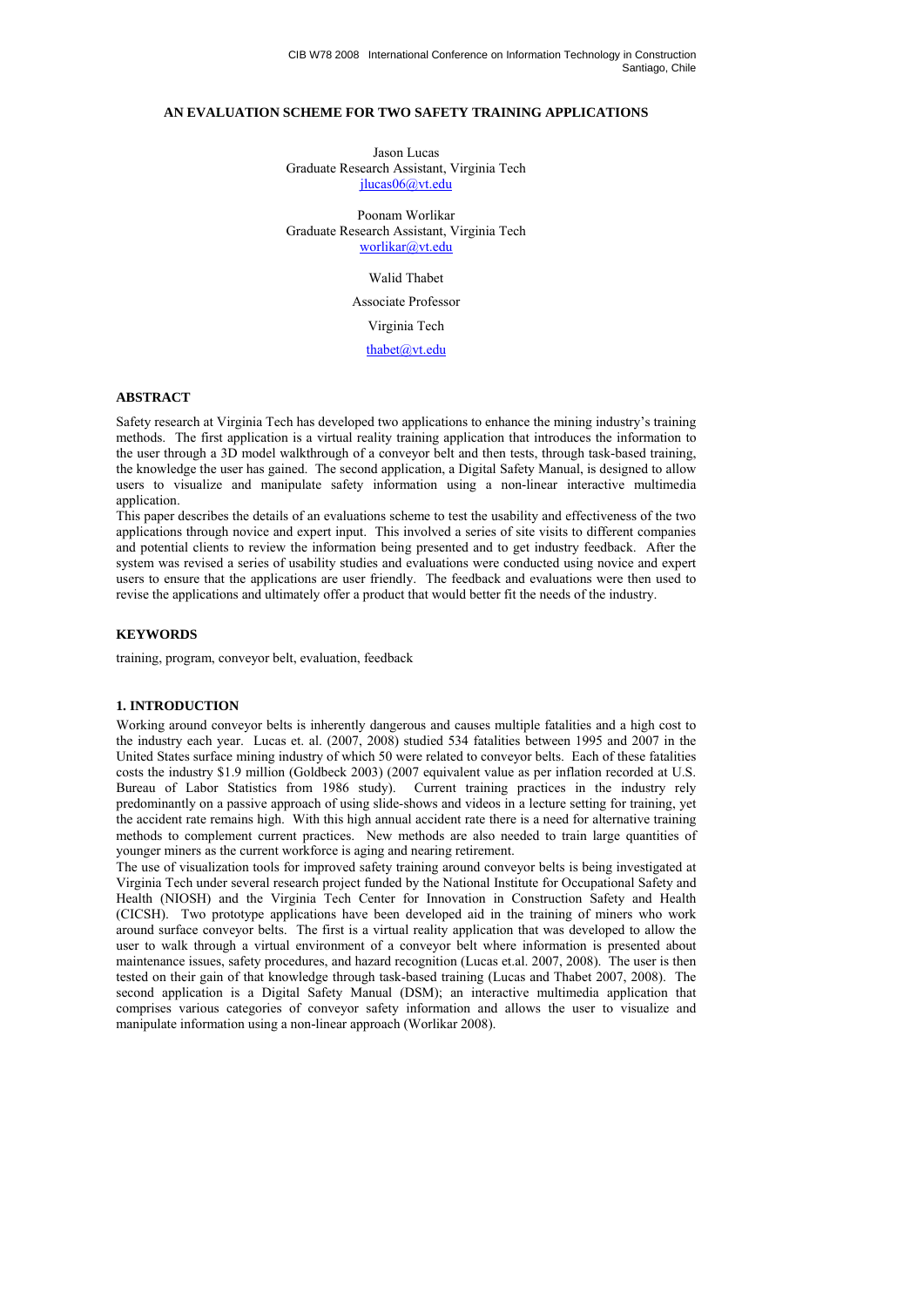Compared to conventional training methods, it is the authors' hypothesis that both applications provide better cognitive learning experiences as they utilize interactive non-linear approaches to training. This allows trainees to better recognize hazards and preventive measures associated with conveyor belts and to better understand the economical impact of accidents on their organizations and the mining industry.

Evaluation is conducted to answer either of the two questions: whether training objectives were achieved i.e. learning issues, and whether accomplishment of those objectives results in enhanced performance on the job i.e. transfer issues (Kraiger 1993). This paper describes an evaluation scheme intended to test the author's hypothesis and verify that the interactive non-linear learning provided by the applications can enhance current industry training methods through learning retention and knowledge transfer on the job site. Other objectives of the evaluation scheme include:

- 1. Insuring that the information content and training scenarios are comprehensive, realistic, and consistent with industry training standards.
- 2. Improving the design of the graphical user interface (GUI).
- 3. Minimize programming and usability problems.

The evaluation scheme was divided into three phases. Phase one involves a usability evaluation that consists of unstructured industry feedback and interface evaluation are both subjective in nature and based on person opinion. The goal of the usability evaluation is to provide feedback in development, supporting an iterative development process (Carroll and Rosson 1985; Gould and Lewis 1985). The usability evaluation phase will allow for verifying the content of the application, get input on the GUI, and fix programming bugs.

The subjective analysis phase involved a subjective analysis to document individuals' opinions on their perceptions of the usefulness of the applications as a training tool. If it is determined that the proposed training application could be beneficial a more developed application is used for the performance based evaluation phase.

The performance based evaluation phase will aim at testing the hypothesis to show a learning improvement gained from the application versus conventional training methods. This will be an objective analytical comparison.



TABLE 1: Evaluation phases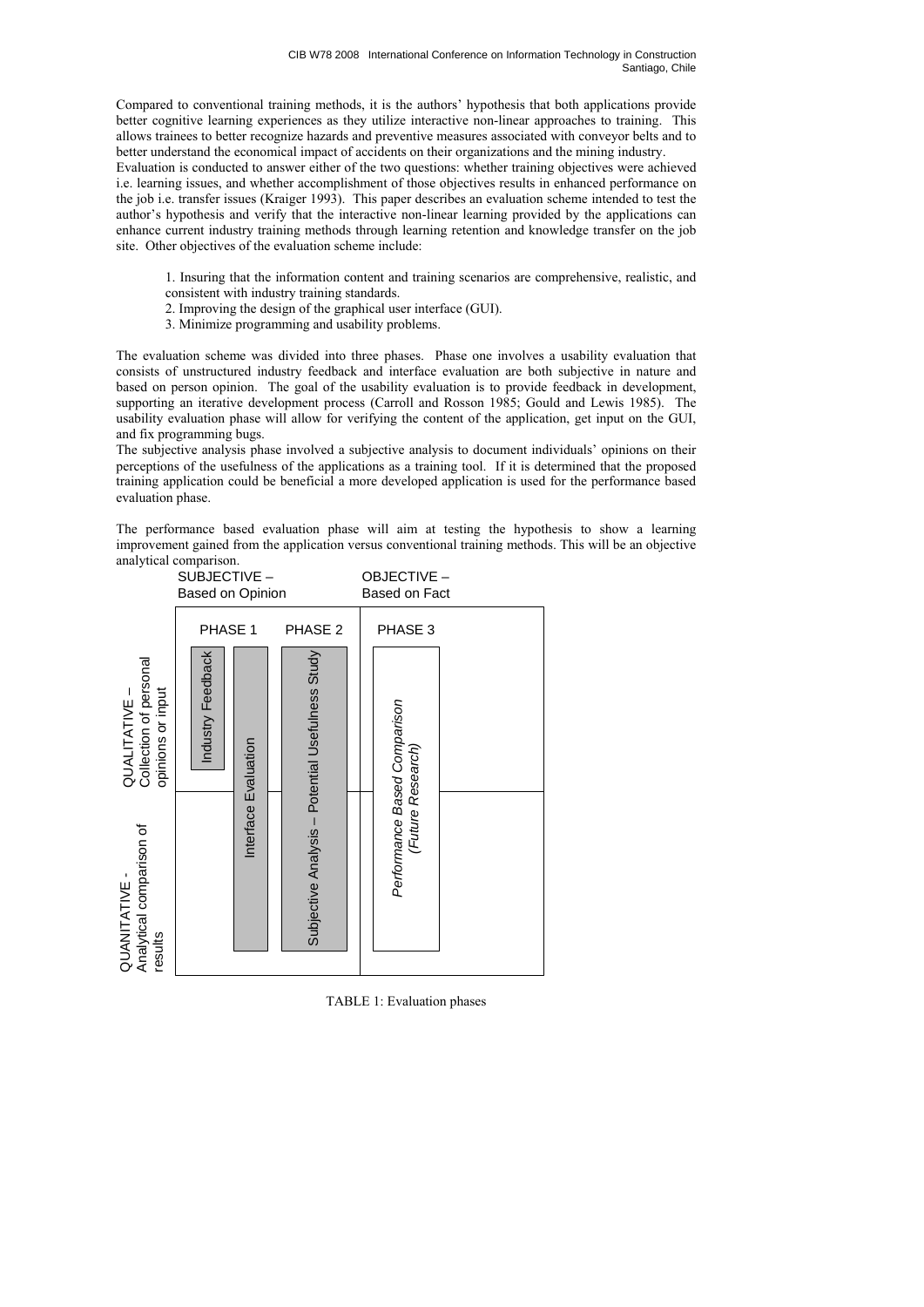The process of each phase is discussed in more detail later in this paper with a summary of the quantified results for the usability evaluation and subjective analysis phases.

# **2. CURRENT INDUSTRY TRAINING REQUIREMENTS AND PRACTICES**

In the United States, the Mine Safety and Health Administration (MSHA) is the governing entity for policies within the mining industry. As part of their Title 30 Code of Federal Regulations (CFR) Part 46, each mining facility is to develop and implement a written training plan that includes programs for new miners, newly hired experienced miners, new tasks, annual refreshers, and site-specific hazard awareness training. Within this plan, new miners are required to complete 24 hours of training, four of which are required before the miner starts any work, the rest within the first sixty days of work. Also within the plan are requirements for new task training and requirements for an 8 hour refresher course.

Besides MSHA's requirements, some literature review and research was performed to determine what to include in a successful training plan. Goldbeck (2003) proposes four training areas for effective training programs which include: (1) general safety practices of using safety equipment, (2) guidance for performing maintenance tasks and inspection hazards, (3) information about conveyor and belt conditions, and (4) procedures for belt training or tracking.

Lastly, interviews were conducted with the industry to see how various companies fulfilled and exceeded MSHA's training requirements, see Table 2. Typically, the weekly safety meetings cover any new site specific hazards. The informal safety talks consist of discussing near misses and prevention whenever safety staff thinks it's relevant. The rewards and incentive programs are of both monetary reward and activity rewards and are intended to encourage individuals and teams to continuously practice safety.

| <b>Safety Training Practices</b>          | Company 1 | Company 2 | Company 3 |
|-------------------------------------------|-----------|-----------|-----------|
| MSHA Required Training (new employee $\&$ |           |           |           |
| refresher)                                |           |           |           |
| Weekly safety meetings                    |           |           |           |
| Rewards/incentive programs                |           |           |           |
| Informal safety talks                     |           |           |           |

TABLE 2: Current industry training programs

# **3. TRAINING APPLICATIONS DEVELOPMENT**

The first step of development for both of the proposed applications was background research that would give a databank of information from which to draw while developing the proposed applications. This information was gathered through literature review, on-site visits, and interviews with industry professionals. Required areas of training were identified and the information was classified into four safety categories: belt conveyors, possible hazards, preventive measures, and awareness & statistics. The two prototype applications were then developed.

#### **3.1 VIRTUAL REALITY APPLICATION DEVELOPMENT**

The Virtual reality application consists of two modules; an instructional based module (Lucas, et.al. 2007, 2008), is used to train the user. The second module is a task-based module (Lucas and Thabet, 2007) where the user is tested on the knowledge that they were given in the first module. Shown in Figure 1, the 3D model of the belt conveyor virtual environment was developed using AutoCAD and 3D StudioMAX (Autodesk, 2008). The model was then imported into the DeepCreator<sup>TM</sup> (Right Hemisphere, 2008) where animations were added and other information programmed. From the created environment the two modules were then created. LISP programming language was used to create scenarios and track user decisions and scores.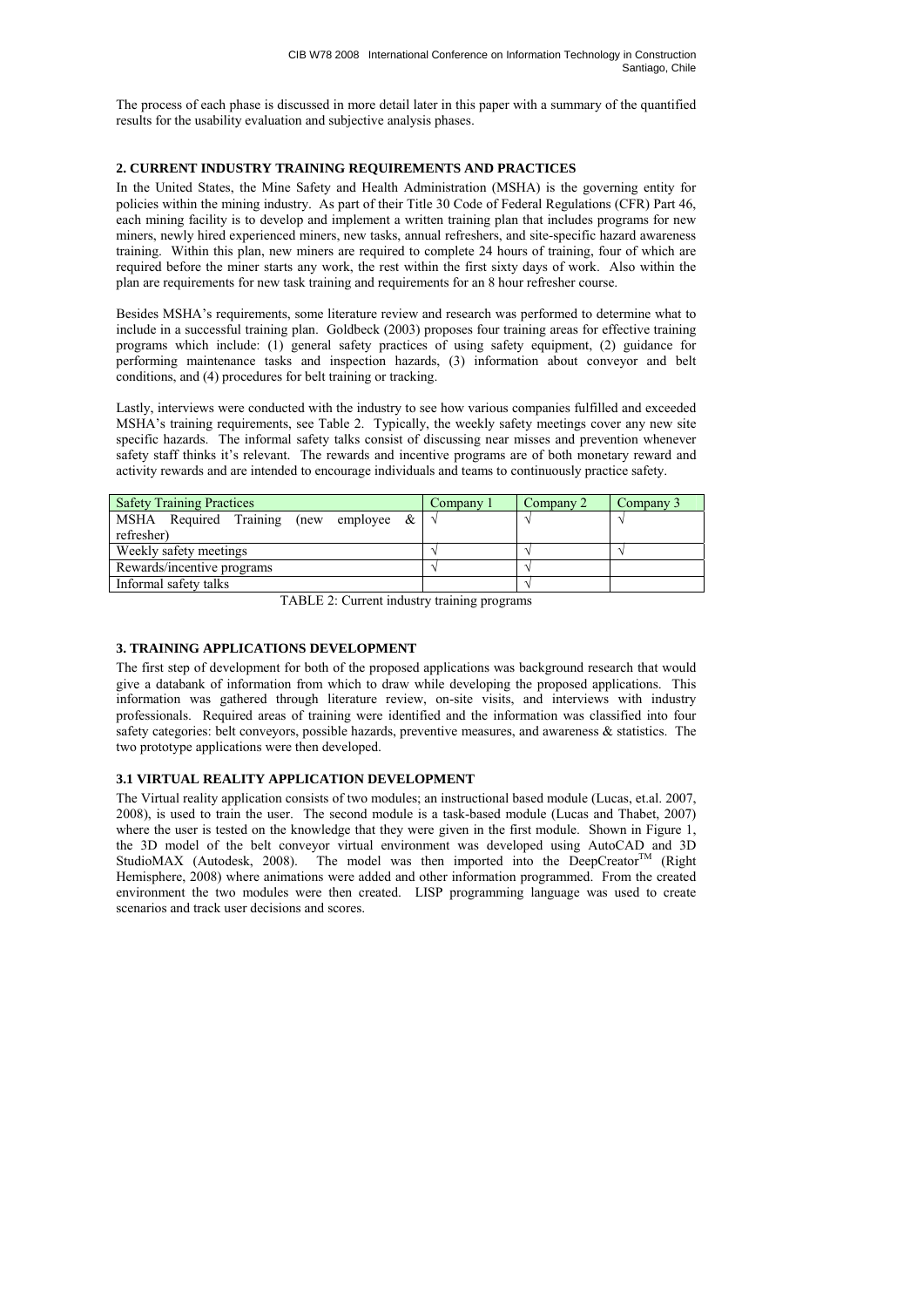CIB W78 2008 International Conference on Information Technology in Construction Santiago, Chile



Figure 1: Station within instructional-based module – a hot-point is clicked and information in form of animation and text caption is presented.

The instructional-based module contains an automated walk-through that takes the user from station to station where they are given a series of hot-points that contain safety information. Lucas, et.al. (2007, 2008) describe the development of the instructional based module in detail. The task-based module is a self guided session where the user is assigned tasks that need to be completed. These include hazard recognition (a broken rail, missing guarding, and material accumulation), proper start-up procedures, and proper lock-out and tag-out procedures before performing maintenance. The user is then scored on the completed tasks and the tally can then be used to track an employee's performance and improvement. Lucas and Thabet (2007) describe the development of the task-based module in detail with sample implementation and coding that was developed in order to track the performance.

# **3.2 DIGITAL SAFETY MANUAL (DSM) DEVELOPMENT**

The framework for the Digital Safety Manual (Worlikar, 2008) is based on a 3D matrix to display the four main categories of information; *Belt Conveyors, Possible Hazards, Preventive Measures, and Awareness & Statistics*. This 3D matrix uses a 4 x 4 grid to store the content related to each of the four categories and provides the users the necessary navigational tools to explore the graphical database. Each square tile in this grid allows access to information and the four diagonal tiles serve as the main navigational nodes to move back and forth in the matrix between the groups of information.

Each of these four navigational nodes brings up a unique combination of information based on the user's selection during the exploration of the DSM. This information is presented as color-coded 3D bars of varying heights where the height symbolizes the amount and type of information that it contains (Fig. 2). The color-coding is used to provide the visual link between the related information when it appears at different points in time on the surface of the grid. The DSM allows for non-linear interaction and the flexibility of taking unique paths to retrieve safety information. While taking a non-linear approach, the users are also provided with a tool locate themselves in the hierarchy of the DSM's information organization and to help in understanding relationship between the different categories. The matrix provides a tool to zoom in on one specific piece of information and highlight all the related information from the database at a given point in time irrespective of the categories.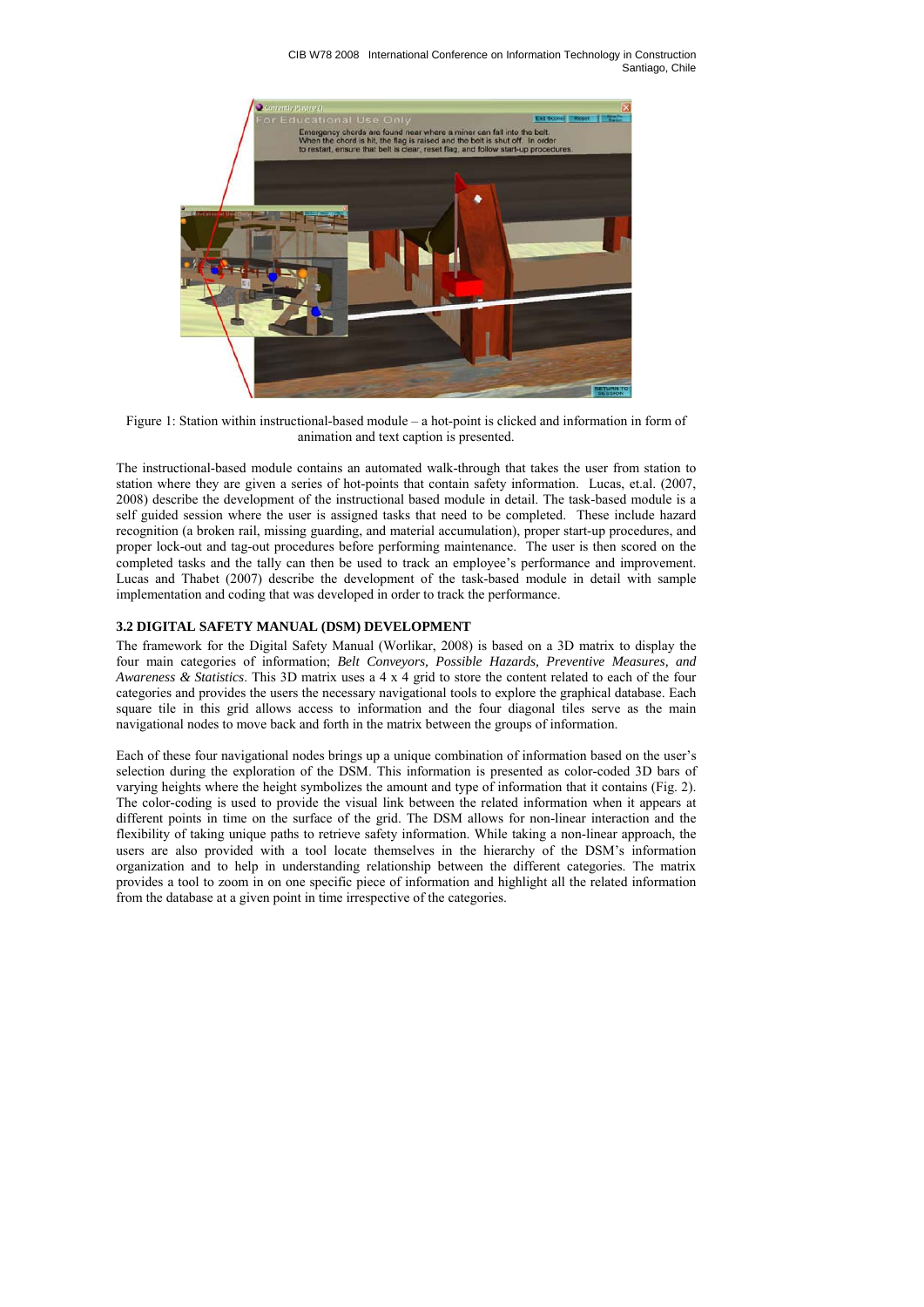

Figure 2: Screenshot from the DSM showing navigation through the 'Belt Conveyor' category

### **4. EVALUATION SCHEME**

In order to ensure that the two developed applications fit industry needs and to offer an application that is easy to use and understand the following feedback and evaluation scheme was developed (Fig. 3). The evaluation scheme is divided into three major phases; a usability evaluation phase, a subjective analysis phase, and a performance comparison phase. After each phase the two applications were revised based on the comments received. The first phase focused on the usability evaluation of the two applications and is further sub-divided into two parts, industry feedback (for information review) and interface evaluations (Fig. 4). The industry feedback part of the application evaluation (Fig. 4a) was unstructured and was performed by conducting initial on site meetings with various industry professionals to gather their reviews on the completeness and appropriateness of the information that is presented in each of the two applications. During this unstructured industry feedback session, industry professionals were given a demonstration of each application and their comments were recorded and documented to revise the prototype to its next iteration.



Figure 3: Evaluation Scheme

The revised versions of the two applications were used for the second part of the usability evaluation, the interface evaluations (Fig. 4b). The interface evaluations were conducted using two test groups; novice users, mostly students with various backgrounds and no prior experience with conveyor belts or mining, and industry experts or professionals who have experience with conveyor belts, mining, and are aware of conveyor belt environments. This evaluation aimed at assessing the usability of the GUI of both applications.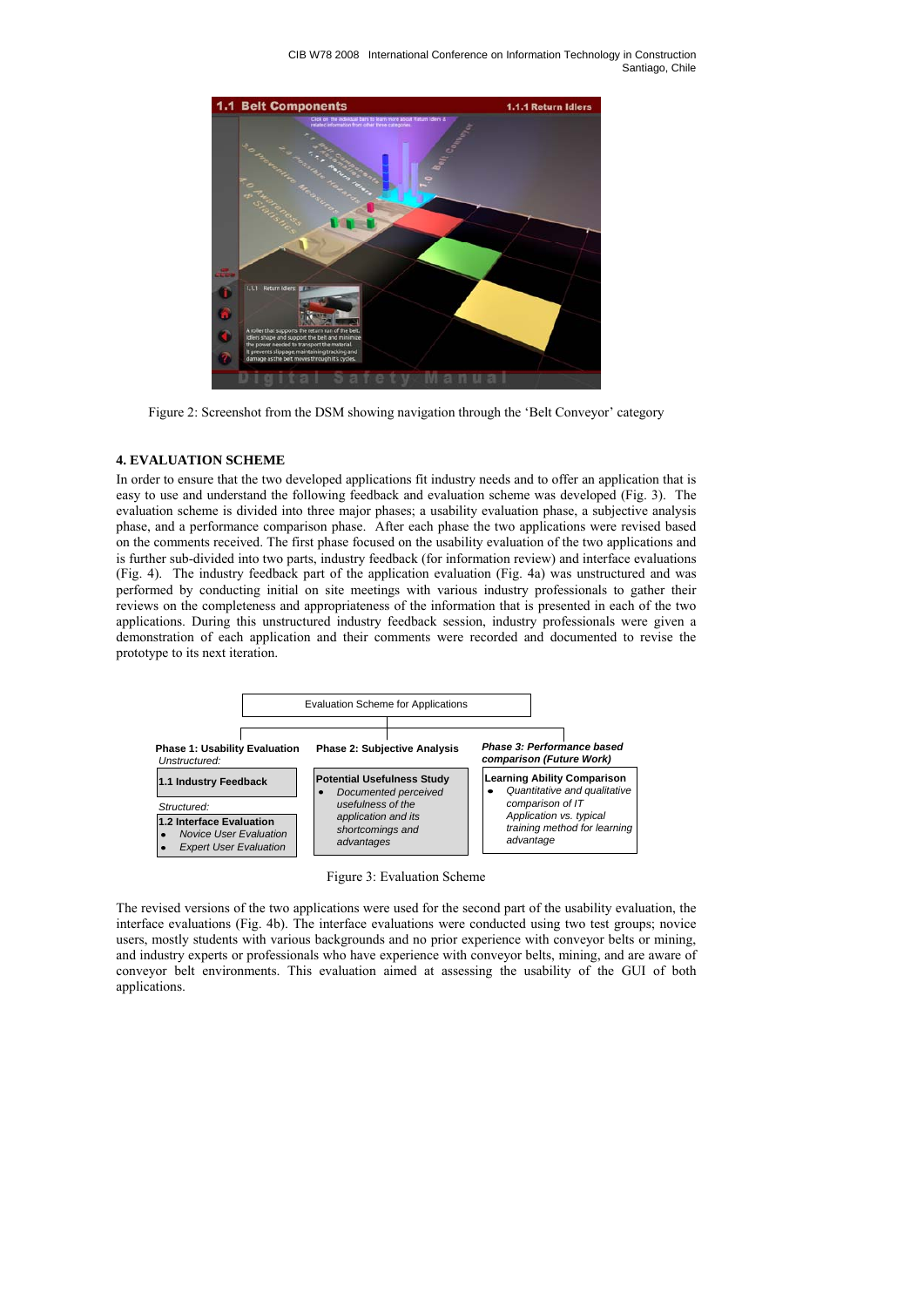#### **PHASE 1: Usability Evaluation** Prototype 1.1 Industry Feedback (Unstructured): Feedback from industry professionals was gathered in terms of completeness and appropriateness of information provided in Input for  $a.$ ) the initial prototype application by Iteration 1 Revisions conducting onsite meetings. Companies 1.2 Interface Evaluation (Structured): Feedback from industry professionals and novice users will be gathered in terms of Input for Iteration 2  $b.$ interface design and navigational controls. **Revisions** Industry Novice Users Professionals (students)

Figure 4: Details of Usability Evaluation (Phase 1)

Both groups were asked to complete an evaluation questionnaire where each participant rates their agreement with statements dealing with clarity of instructions, navigation of each application, and presentation of information. Once the findings of the questionnaires were reviewed, revisions to the applications were made and implemented in a new iteration for the subjective analysis phase.

The subjective analysis phase (Fig. 5) used both novice and experienced subjects to complete a subjective survey designed to identify the advantages and shortcomings of using the proposed training application versus typical training methods. The first group consisting of novice users was given a sample of a typical slide show presentation, videos, and written documents to examine and review. They were then presented a demo of the two applications and then were allowed to test the applications. Upon finishing examination of the typical material and the proposed application the participants filled out a subjective survey to document their perceptions. Experienced mining professionals were asked to complete the same survey based on their experience with training methods used in their facility compared to the proposed applications.



# **PHASE 2: Subjective Analysis**

Figure. 5: Details of Subjective Analysis Phase

Once the data from the subjective analysis phase was collected and reviewed, it was used to develop the new (second) iteration of the applications to be used in the performance based comparison phase of the evaluation (future research). This two-parts assessment phase will validate the effectiveness and efficiency of the training applications. Two groups of users (non-experienced miners) will participate,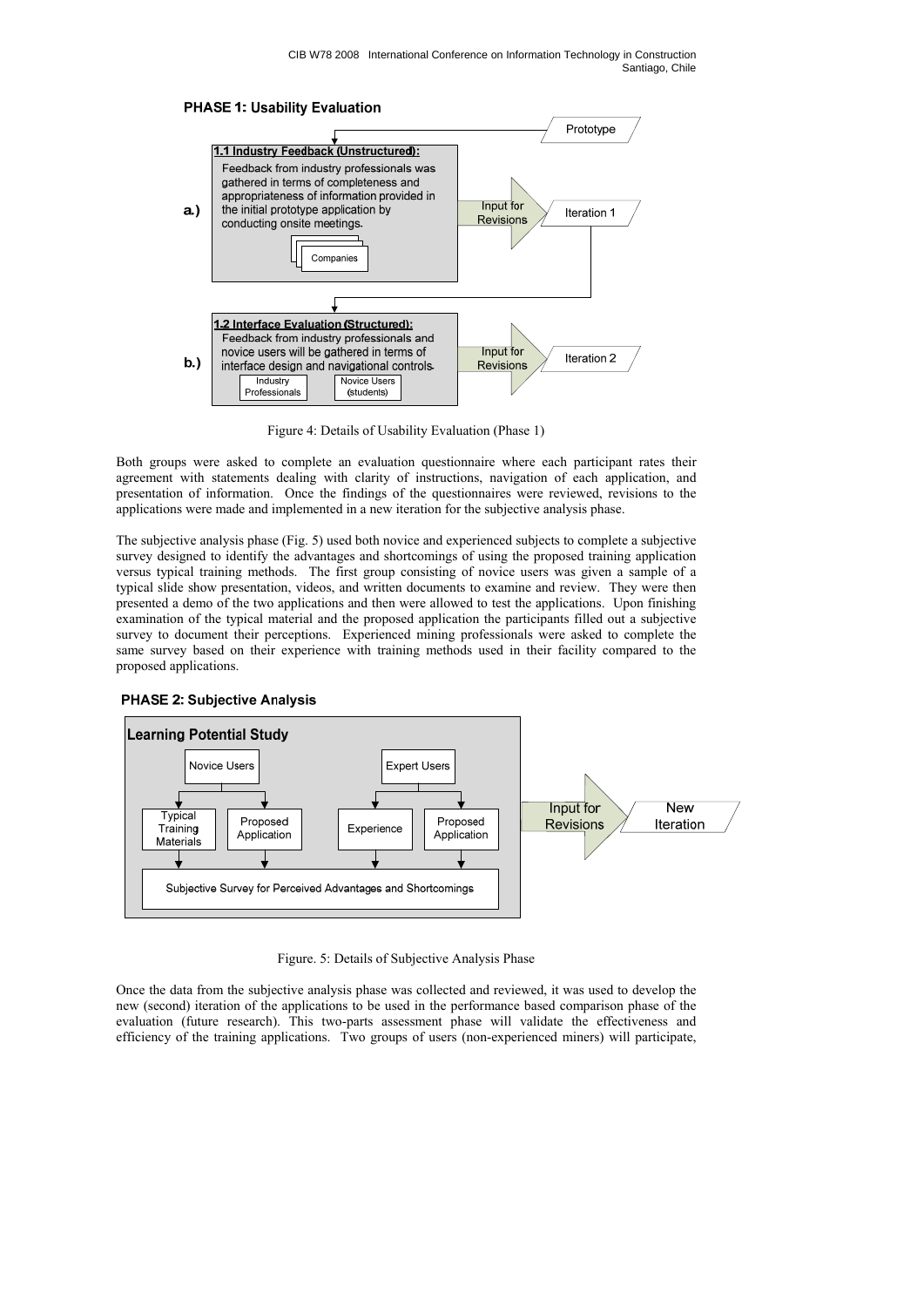one in typical training methods of paper manuals, slideshows, and similar media, and the second in using the developed applications (Fig. 6). Both groups, once they complete their designated training will participate in a general knowledge quiz consisting of questions pertaining to safe working practices within the mining environment. The results will then be compared.

#### PHASE 3: Performance Based Comparison (Future Work)



Figure 6: Details of Performance Based Comparison Phase

# **5. VIRTUAL REALITY APPLICATION: EVALUATION RESULTS**

The virtual reality application followed the scheme laid out above. There were a series of industry meetings in order to check the quality and content of the information being presented followed by interface studies and a learning ability evaluation. Four meetings were held with a total of eleven professionals from the three companies. The attendees were given questions to focus discussion and encouraged to interrupt to make comments. Their comments were documented and compiled and were used in making the revisions of the application. From the meeting, 37 comments were documented for the instructional-based session, twelve of them dealt with existing information and twenty pertained to adding or revising safety information. The task-based session received 33 comments; 13 were revisions and the rest dealt with new information. After each meeting the application was revised to incorporate the new comments received. Once all meetings were complete build 2 of the application was created and used for the next phase of the evaluation scheme.

During the interface evaluation (Phase 1) 13 participants were asked to use the virtual reality application and answer a questionnaire that was broken into four sections: (1) demographics, (2) instructional-based module, (3) task-based module, and (4) general comments. The users were asked to rate their agreement on statements that deal with navigation controls, instructions, information clarity and method of presentation for both of the modules.

The participant's average age was 28, two were experienced miners, and one had previously participated in virtual reality training. For the instructional-based module the users were asked to rate their agreement with questions dealing with instructions, navigational controls, clarity of information presented, and graphics used. The average results for their agreement on a 1-5 scale (5 strongly agree) were as follows: *Instructions (4.15), Navigational Controls (4.46), Clarity of Information Presented (4.44), and Graphics Used (4.58).* For the task-based module the users were asked similar questions dealing with instructions, controls, task instructions, clarity of information presented, and ease of completing tasks. The results were as follows: *Instructions (3.23), Controls (3.42), Task Instructions (3.62), Clarity of Information Presented (4.03), and Ease of Completing Tasks (4.00).* 

The problems identified within the task-based session were clarity of instructions and navigational controls. Since the task-based session used mouse and keyboard controls, individuals were having difficulties getting accustomed to navigating the environment. If older miners who were not computer literate were required to participate in this training the navigational controls would be a barrier to learning. To prevent these controls from becoming a barrier to individuals who are not computer literate, alternative navigation methods with touch screen, third person navigation, joystick, or game controller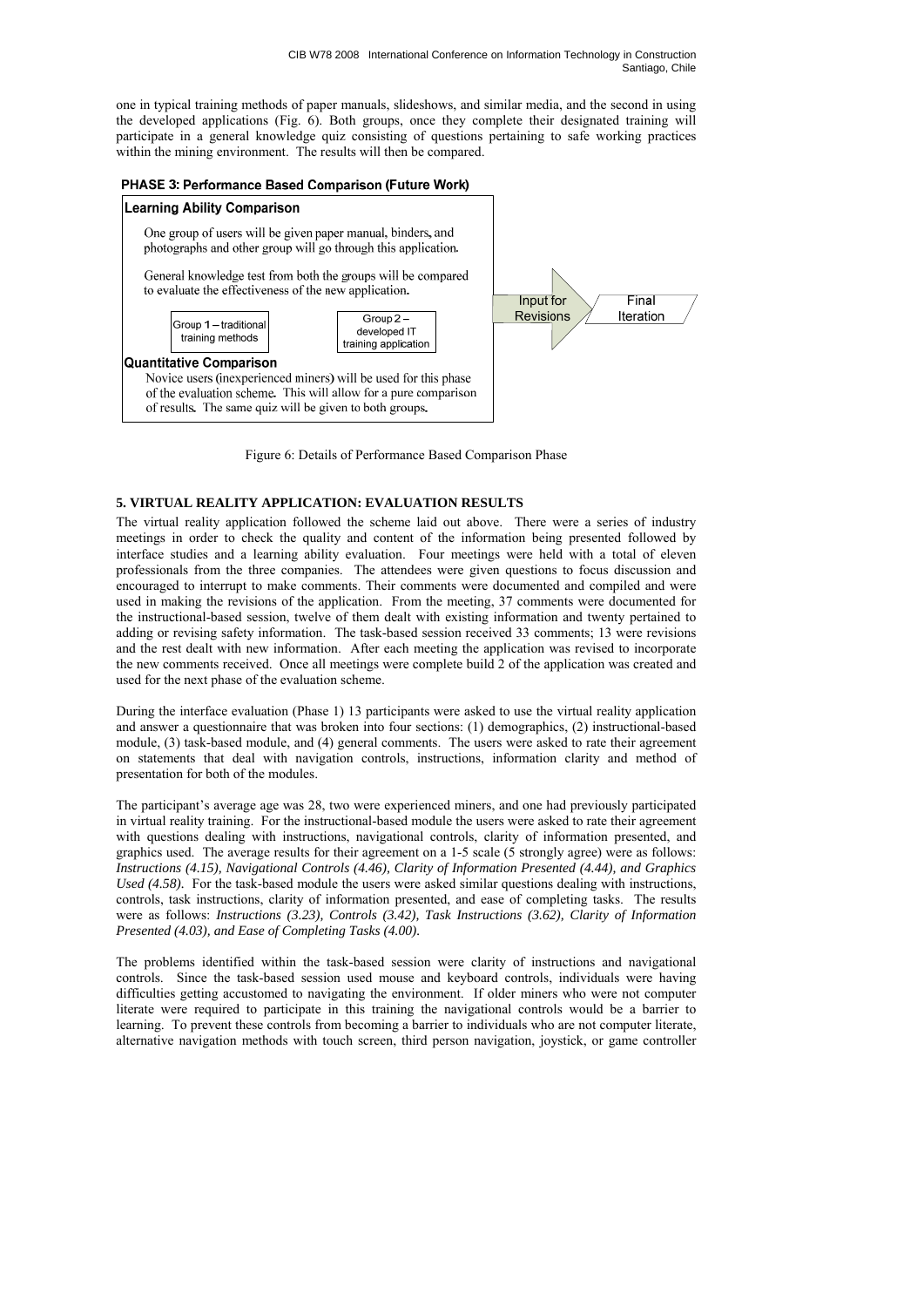controls need to be implemented and explored. A module would also have to be developed to train the trainee on the navigation and test their ability to navigate and complete tasks before testing them on their knowledge to minimize the effect of the navigational controls on the final results of the task-based session.

Eight participants were used in the subjective analysis phase for the virtual reality application. Questions on the subjective analysis survey involved perceived advantages and shortcomings of the proposed application and typical training methods and which was perceived to be a more effective method of learning. 63% of the participants agreed that the proposed application is more effective because of the reasons: (1) the user is learning within an environment that represents real life, (2) that the prototype application provided detail steps for completing processes and then tests the user's ability in completing the processes, and (3) that the prototype application allows for an employee to interact with the environment and view consequences to actions without the result of injury that would occur on the job if the user did not participate in the training. The remaining 37% agreed that the first person interaction within the digital environment is beneficial; however, they thought the personal interaction that exist and allows for a training professional with a wealth of knowledge to answer questions is more effective. They also commented that the miners currently in the industry are more likely to be computer illiterate and that traditional methods of training cover a wider array of training methods that allow for overcoming various learning disabilities of illiteracy and reading comprehension problems.

### **6. DSM APPLICATION: EVALUATION RESULTS**

The DSM prototype follows the evaluation scheme described above in section 4. The concept of the DSM was presented to industry professionals through a series of site visits to the three companies to check its applicability and the accuracy of the information presented. These visits were followed by interface evaluations using novice and experienced subjects and subjective analysis to measure the potential of the DSM concept as a new approach to train workforce in the mining industry.

Industry feedback for information review and interface usability evaluations was conducted simultaneously using the industry experts. There was a range of personnel from different departments including safety engineers, superintendents, and maintenance personnel among others who were involved in this phase of the information review and interface usability evaluations. In the beginning, demonstrations of the application were given to all the attendees and they were encouraged to ask questions and give feedback concerning information presented during the demonstration. Attendees were then given 20 to 30 minutes to individually explore the DSM. The process was monitored by the research team so that concerns were recorded and resolved, and used in making the revisions of the application. After this exploration of the application by the attendees, all the users completed a questionnaire. This questionnaire was divided into four parts; demographics, navigational issues, design/layout issues, general issues.

During the interface usability evaluations, novice users were provided a brief introduction and a demonstration of the application before they used the application. This process was monitored by the research team to resolve any questions that users were having while navigating through the application. Another questionnaire was completed by each user and all comments and suggestions were noted and included in the next version of the DSM prototype.

The results from the interface usability evaluations helped in determining that instructions for the navigation of the DSM needed to be more clear and accessible throughout the application. The results also indicated that the color-coding used in the current version needed to be more evident throughout the DSM and needed to be included as part of the instructions. The results also helped to determine that some users had problems drawing the link between the categories of information presented on each screen and that it related to the two active categories (column and row) being examined.

The last section of the usability questionnaire asked general questions pertaining to the overall organization of the DSM, the effectiveness of the DSM's organization, and if the DSM exploration is an interesting and engaging experience. General questions pertaining to best features and shortcomings of the DSM, the applicability of the DSM concept in the construction industry, and general comments were also included in the questionnaire. Some of the features of the DSM noted were how it allowed the presentation of information, its use of videos and pictures in a multimedia environment, and its potential as a learning tool. The DSM shortcomings documented included barriers to user friendliness, its lack of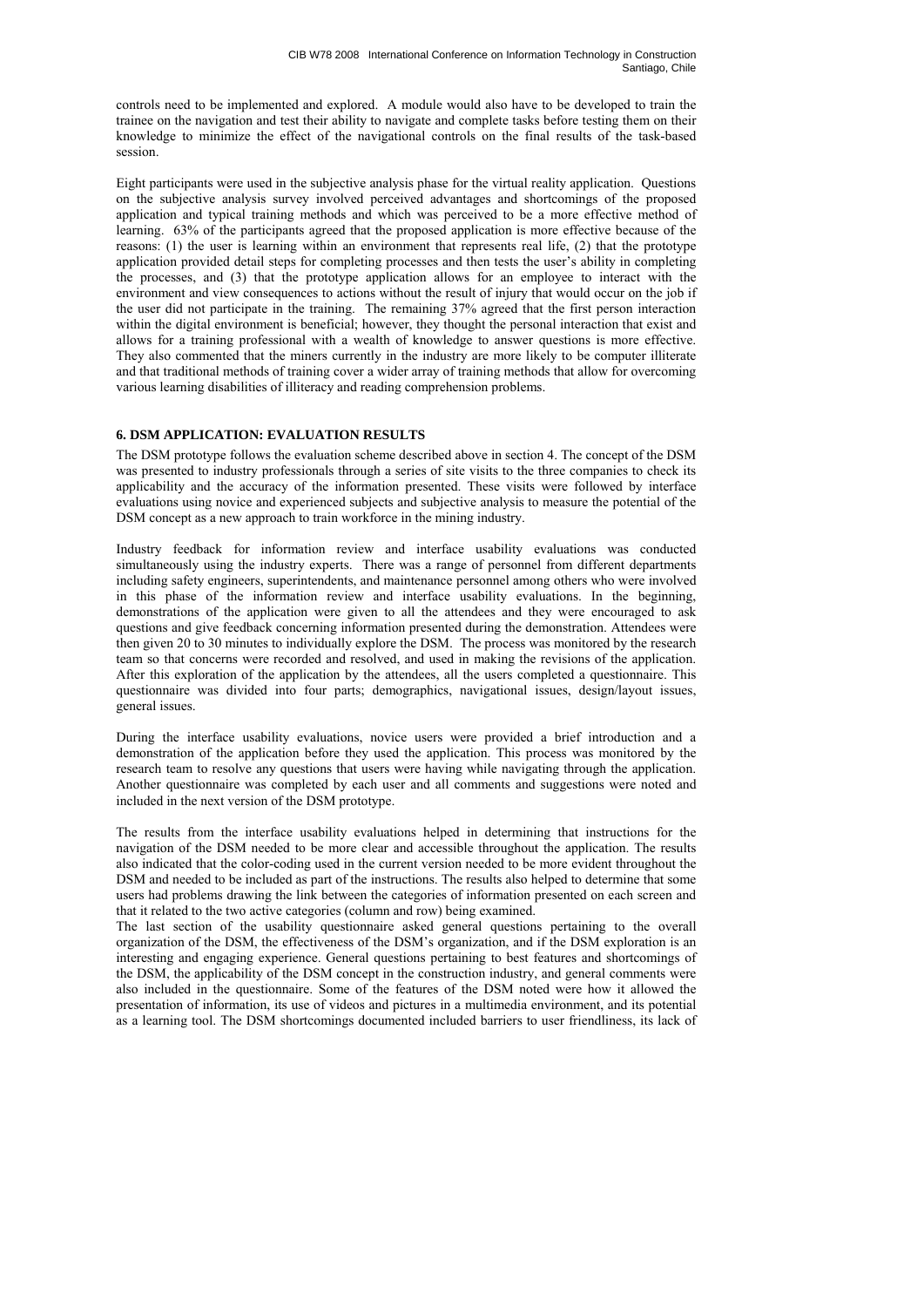tracking system to record user performance, and that it has no defined structure. All these comments were analyzed and used to develop the next iteration of the DSM prototype.

Phase 2 measured the potential of the DSM concept. Novice users examined typical training material and then were presented with the proposed DSM application. Each user completed a questionnaire subjectively comparing the advantages and disadvantages of the typical training methods and the proposed application. Industry experts were also presented with the DSM and were asked to complete the subjective questionnaire comparing the proposed application to training methods used at their facilities.

Feedback received from the subjective analysis was largely positive. Almost 2/3 of the comments received from the participants indicated that the DSM has more advantages over the traditional training method. Comments from the remaining participants had concerns about the incompleteness of the DSM as time of evaluation and that when fully implemented were not sure of its potential.

Overall, 79% of the participants commented that there are more benefits in learning through methods used in the DSM than typical training methods. Few shortcomings were documented by the remaining 21% of participants. One main concern documented was the years of experience an instructor has is valuable and cannot be replaced by computer-based applications. 69% of the participants said the DSM is an effective way to learn training material if implemented fully whereas 31% said that even though the DSM has many advantages it can be used as a supplementary training aid with the conventional training method typically in use.

When asked about the benefits and the shortcomings of the DSM, comments received from the industry experts were equal. 75% of the comments received indicated that the DSM is an effective and interesting way to learn the training material whereas the remaining 25% of advocated the benefits of the typical training method.

# **7. DISCUSSION**

After preliminary research and initial industry discussions, it is believed that these applications would be a valuable addition to augment current training methods. The major concern of the current versions presented is user friendliness and usability, however many comments were received on how this can be improved. The final phase of the evaluation process still needs to be conducted. With the first two phases of the evaluation scheme completed and results analyzed, there seems to be considerable industry interest to further develop the applications and implement them into practice. If this were to happen, extensive further evaluation will have to be performed within the mining industry itself to test effectiveness of the training applications and their usability within the intended user group. Fully functional applications would also have to be integrated into training curricula in select facilities to allow for supervisors to record perceived effectiveness of task performance. Only then can the true effectiveness of the use of these applications be proved.

There is industry interest and belief that these applications, if further developed to fully functional application, would be a valuable addition to the current training methods. This helps support the hypothesis that these applications can be effective in learning and cad add to the typical training methods currently in use within the industry.

# **ACKNOWLEDGMENTS**

This research is being developed with support of a NIOSH Grant # 1 R01 OH008716-01 Virtual Environment (VE) Applications to Improve Mining Health and Safety Training. The research is also supported by a mini grant from the Virginia Tech Center for Innovation in Construction Safety and Health (CICSH). The views expressed in this paper are those of the authors and do not necessarily reflect those of NIOSH or CICSH.